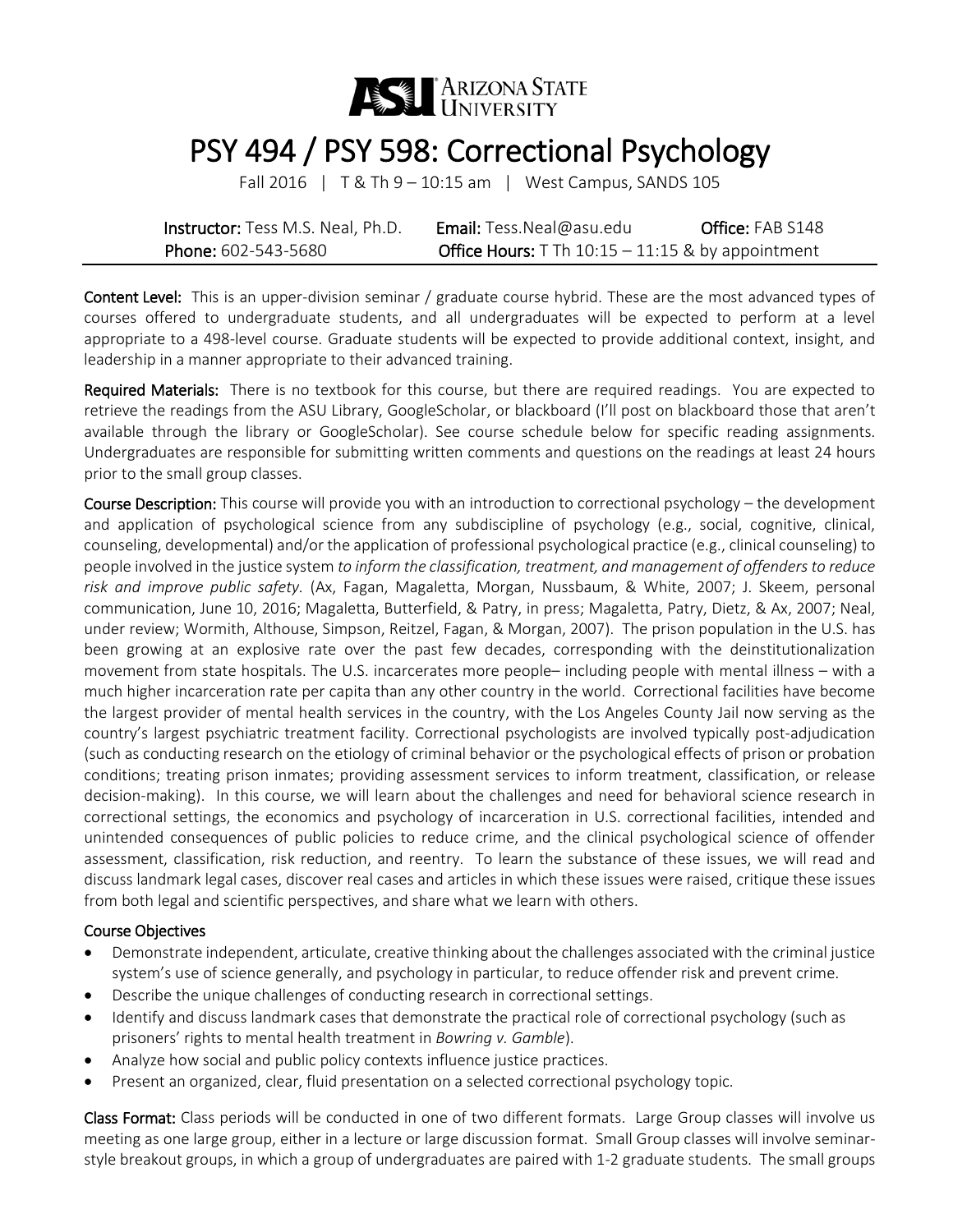will discuss weekly readings, and I will hover between groups to add to the discussions. Small groups will be randomly assigned each week, so your groupmates and graduate student leaders will frequently change. This course also requires synthesis and sharing of the knowledge you gain in this course through independent scholarship in the form of written and oral presentations of a final project in a course-related area of interest to the student.

Grading System: Final grades consist of in-class participation (45%), Research (5%), Midterm outline, title, abstract draft, and references for your final paper (15%) Final paper presentation in class (15%), and Final paper (20%).

# Course Requirements

1. Attendance and Participation (45%): Seminars rely heavily on collaboration and participation. Therefore, 45% of your final grade is derived from in-class participation. These attendance and participation points cannot be made up (except for excused absences related to religious observances/practices [\(ACD 304–04\)](http://www.asu.edu/aad/manuals/acd/acd304-04.html) or university sanctioned events/activities [\(ACD 304–02\)](http://www.asu.edu/aad/manuals/acd/acd304-02.html)).

- a. FOR UNDERGRADUATES: Participation is measured via ratings of the quality and effort placed into your written comments and questions on the readings as well as your in-class participation. Each week, your randomly-assigned graduate student leader will assign you with two ratings, one for your written comments and questions, and one for your in-class participation, each on a scale of 1-4. Details about this grading rubric is found on the "discussion guidelines" handout. Your participation grade may be increased or decreased based on my evaluation of your participation in large and small group activities, as detailed in the discussion guidelines handout.
- b. FOR GRADUATE STUDENTS: Your participation is derived from undergraduate students' ratings of your effectiveness as a small group discussion leader, my observation of your small group activities, and your participation in large group discussion. You should begin each small group discussion session by presenting about a 3-5 minute overview of the content of the week's reading, then spend about 3-5 minutes sharing a real-world example or case illustrating the week's topic (perhaps in the news, etc.). Then, pose discussion questions for the class and open it up for discussion, facilitating when there is a "lull" in conversation by posing additional questions and/or asking your classmates to pose their comments and questions submitted prior to the class period. Spend at least 15-20 minutes of class discussing and facilitating ideas about important next steps for the literature. Students will rate your effectiveness on two 1-4 scales: Additional detail is found on the "discussion guidelines" handout.

2. Research Exposure (5%): Participating in a research activity or reading and analyzing research papers relates to favorable perceptions of science and research and greater knowledge of procedures associated with participation involved in research. Gaining direct exposure to research will help you better appreciate how the psychological research findings we read and talk about came to be. This rich experience of immersion into real research will enhance your understanding of the process of psychological research and may help you to develop critical thinking skills about the limitations of psychological research. Please see the "research requirement" handout (also posted on the course information page in blackboard) for all the details you will need to complete this requirement. *Note that the graduate students have a unique requirement (see the same handout for details).* Credit for research exposure is an all-or-none deal. If you do *all* of the required 3 "credits," you get the full 5% credit on your final grade. If you don't do *all* of them, you will receive a 0% for research exposure and lose 5% on your final grade.

3. Midterm Outline, Title, Abstract draft, and references for your Final Paper (15%): To do well on this outline, you basically need to have the complete idea of the paper – and its organization – formulated in your head. The outline should be thorough and organized. I expect to see a title and abstract in APA style  $(6^{th}$  ed.), and an outline based on all of the APA-style headings that you plan to have in your final paper. In addition to this heading-level outline, on the next pages after the heading-level outline, I'd like to see a more fleshed-out version of the outline with notes, citations, and ideas under the headings to given me a good sense of how your thinking is developing for the paper. The abstract should also give me a clear understanding of your idea or proposal as well as the theoretical underpinnings of your argument. This midterm assignment is worth almost as much as the final paper itself – so take it seriously and work hard on it. Note that your title and headings can evolve as you write the final paper.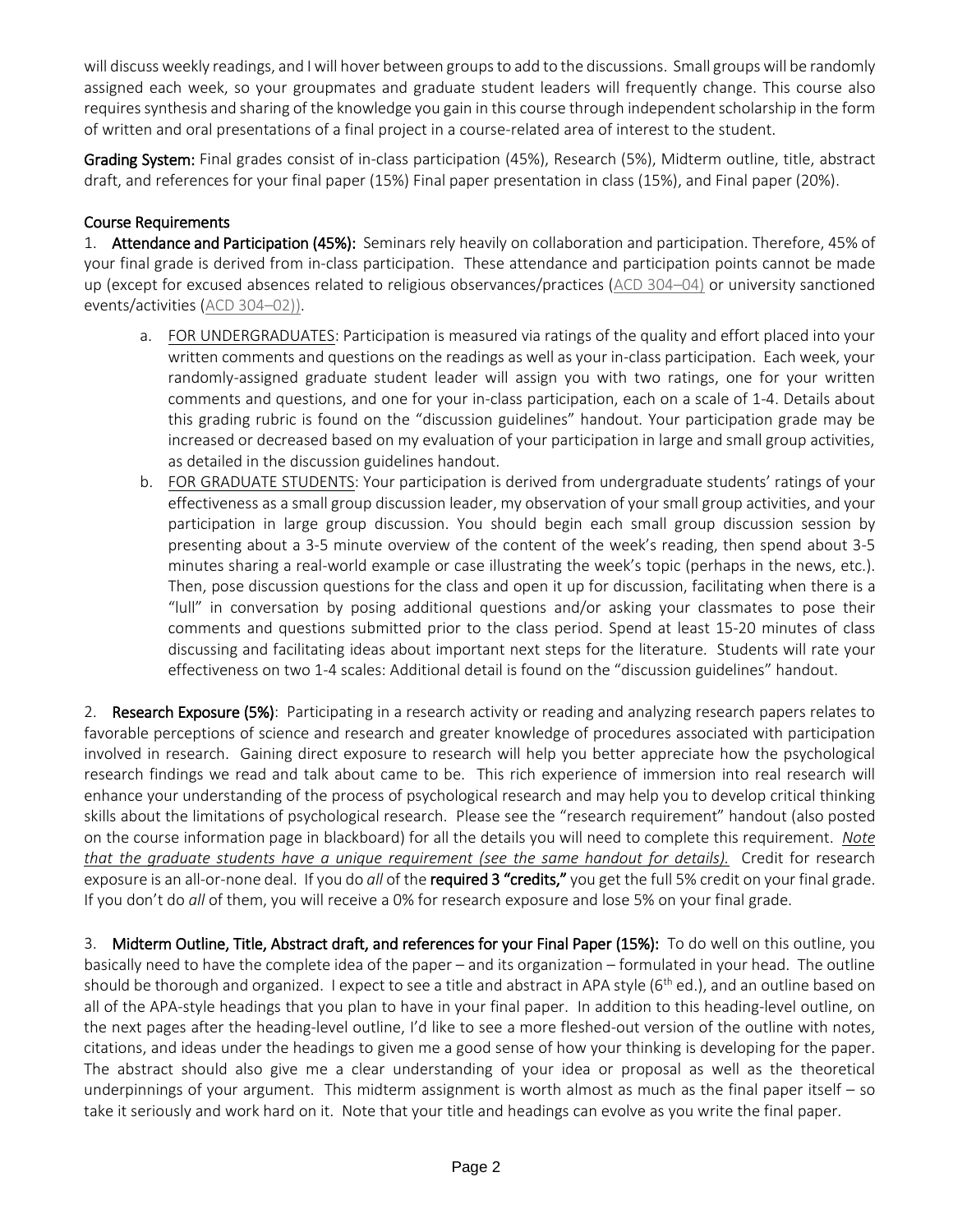4. Presentation of final paper in class (15%): You will "teach" your final paper to the class in a 10-minute timeslot. You are to present your unique contribution to the literature (see below) and explain how your ideas, hypotheses, or etc. extend what is already known in the literature. In doing so, you'll need to provide a summary of the existing literature and then make the case for why you went the direction you did. Think of this presentation as an opportunity to practice your professional public speaking skills. Thus, you should present a polished, formal presentation that informs your audience about your topic and does so in a way that engages them.

5. Final paper (20%): You are required to prepare a major paper of roughly 10 pages. The paper can take the form of a conceptual analysis, a literature review, a [short] law review article, or a grant proposal, written with scholarly care. Regardless of what type of paper you choose to write, your contribution must add something new beyond the existing literature. You might write an original summary of an issue or the literature regarding one of the topics we read about or discuss in class, analyze a policy issue, propose a particular "call to action," design and propose a study you'd like to conduct, etc. This paper cannot overlap significantly with your ongoing lab projects or any papers you've written for other courses. If it does overlap somewhat, you need to discuss with me how your idea for this paper will depart from or augment your existing knowledge base *before you start*. The goal is for you to learn new things and think in new directions. The paper should be in APA style (or Bluebook, if you're planning to write in the style of a law review article). Your goal should be to treat this paper as an actual draft of what you might submit for publication or a grant proposal – I hope you do submit, and I will help you reach that goal. Further details on the paper will be presented separately.

## Grading Scale

| A+97-100 | B+ 87-89 | C+……77-79 | E  ≤59                                  |
|----------|----------|-----------|-----------------------------------------|
| A 93-96  | B 83-86  | C 70-76   | For graduate students, grades below 70% |
| A- 90-92 | B- 80-82 | D 60-69   | are not considered passing.             |

Policy against Threatening Behavior: Don't do it - <http://www.asu.edu/aad/manuals/ssm/ssm104-02.html>

Reasonable Accommodations for Students with Disabilities: The Disability Resource Center (DRC) provides information and services to students with any documented disability who are attending ASU West [\(www.west.asu/edu/drc/](http://www.west.asu/edu/drc/) UCB Room 130; 602-543-8145). Individualized program strategies and recommendations are available for each student as well as current information regarding community resources. Students also may have access to specialized equipment and supportive services and should contact the instructor for accommodations that are necessary for course completion.

Academic Integrity and Code of Conduct: *Academic Integrity Policy*: [http://provost.asu.edu/academicintegrity.](http://provost.asu.edu/academicintegrity) *Code of Conduct*:<http://students.asu.edu/srr/code> Scholastic dishonesty is uncommon and will be dealt with harshly by the University. Each student has an obligation to act with honesty and integrity, and to respect the rights of others in carrying out all academic assignments. Violations of the policy will not be ignored. Penalties include reduced or no credit for submitted work, a failing grade in the class, a note on your official transcript that shows you were punished for cheating, suspension, expulsion and revocation of already awarded degrees.

#### Useful Websites

Blackboard: For easy access to announcements, assignments, handouts, grades, and the syllabus.

ASU Tutorials: great resources for General Research Skills, Citing Sources, Finding Articles, and Using Databases. See <https://lib.asu.edu/tutorials>

ASU Writing Center and Academic Success Programs

ASU provides an amazing number of free services to help students succeed, including writing support, tutoring, and more for your courses. ASU's writing centers offer free tutoring for all enrolled students to hone your writing skills and gain confidence at any stage of the writing process. There are writing centers at all of ASU's campuses (including here at West), as well as online tutoring. The writing center can help you explore, plan, and develop ideas; organize and structure a paper; integrate and cite sources; engage in writing and revision; discuss editing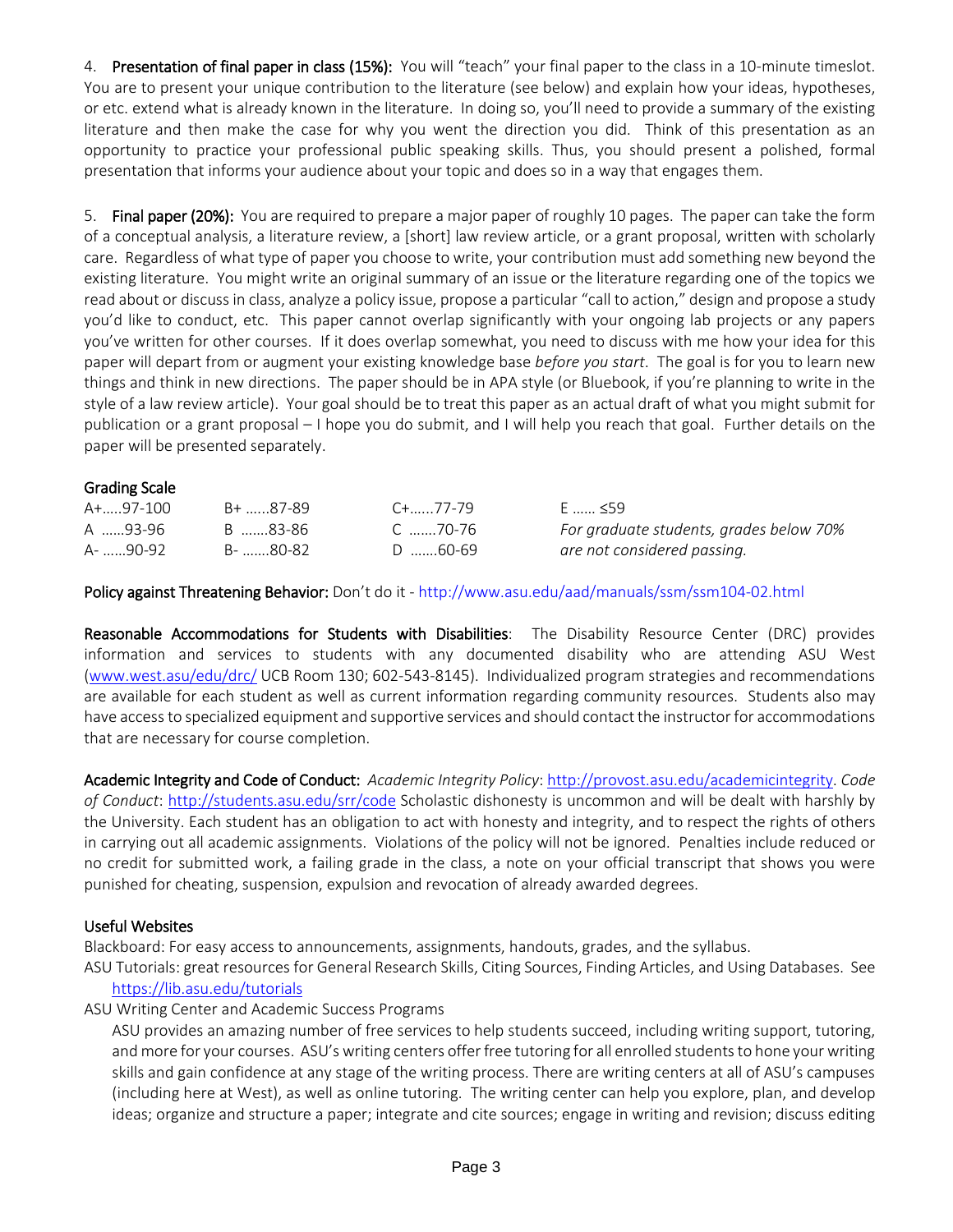and proofreading strategies; and find a place to write. See<https://tutoring.asu.edu/> for more info or call (602) 543-6169 to schedule a 30-minute in person appointment right here at ASU West's Writing Center.

ASU Counseling Services: Offers confidential, personal counseling and crisis services for students experiencing emotional concerns, problems in adjusting, and other factors that affect their ability to achieve their academic and personal goals. <https://eoss.asu.edu/counseling>

Psychology as a major and/or career:<http://www.apa.org/topics/psychologycareer.html> Psychology-Law Graduate Programs and Careers – explore the American Psychology-Law Society website: <http://www.apadivisions.org/division-41/>

## Classroom Expectations

Your Email: ASU email is an official means of communication among students, faculty, and staff. I will email you and I expect you to read and act upon email in a timely fashion. You bear the responsibility of missed messages and should check your ASU-assigned email regularly.

• Electronic Devices: Please turn off or silence cell phones and electronic devices for class. Do not send texts or check email, Facebook page, etc. during class.

• Social Networking Sites: Professionalism entails maintaining fairness, equity, and impartiality in the instructorstudent relationship. Social Networking Sites can blur this relationship. Therefore, I cannot accept "friend requests" or respond to messages sent via online SN sites.

• Sexual Violence and Harassment: Title IX is a federal law that provides that no person be excluded on the basis of sex from participation in, be denied benefits of, or be subjected to discrimination under any education program or activity. Both Title IX and university policy make clear that sexual violence and harassment is prohibited. You can seek support, including counseling and academic support, from the university. If you or someone you know has been harassed or sexually assaulted, info and resources are at [https://sexualviolenceprevention.asu.edu/faqs.](https://ex2010.asu.edu/owa/UrlBlockedError.aspx) As a mandated reporter, I am obligated to report any information I become aware of regarding alleged acts of sexual discrimination, including sexual violence and dating violence. ASU Counseling Services are available if you wish discuss any concerns confidentially and privately: [https://eoss.asu.edu/counseling.](https://ex2010.asu.edu/owa/redir.aspx?SURL=ZtsWTYpzMIKAOrlHjVi9WSEHzUw-g9u0AOZcjtBtGHumImQxdgLTCGgAdAB0AHAAcwA6AC8ALwBlAG8AcwBzAC4AYQBzAHUALgBlAGQAdQAvAGMAbwB1AG4AcwBlAGwAaQBuAGcA&URL=https%3a%2f%2feoss.asu.edu%2fcounseling)

## Tentative Course Schedule

| <b>Class Period</b>    | Topic(s)                                                | Reading(s) to be completed                                                                                                                                                                                                                                                                                                                          |
|------------------------|---------------------------------------------------------|-----------------------------------------------------------------------------------------------------------------------------------------------------------------------------------------------------------------------------------------------------------------------------------------------------------------------------------------------------|
| 8/18<br>Large<br>Group | Course Intro &<br>Intro to starting<br>a research paper | • 8/18 - Intro to class & syllabus, John Oliver "Prison" episode in class (17:42 min)<br>https://www.youtube.com/watch?v= Pz3syET3DY                                                                                                                                                                                                                |
| 8/23<br>Informal       |                                                         | • 8/18 - Complete 4 ASU tutorials – specifically: Developing a Research Question, Topic<br>Identification and Selection, APA Citation Style, and Using Google Scholar @ the ASU<br>Libraries. https://lib.asu.edu/tutorials                                                                                                                         |
| Small<br>Groups        |                                                         | • 8/23 - PEW Center on the States (2008) "One in 100: Behind Bars in America 2008,"<br>pgs1-35 (posted on Blackboard).                                                                                                                                                                                                                              |
| 8/25<br>Large          |                                                         | • 8/23 - Collier, L. (October, 2014). Incarceration nation. APA Monitor on Psychology,<br>pp. 59-62. (posted on Blackboard)<br>• 8/23 - National Research Council (2014). The growth of incarceration in the US:                                                                                                                                    |
| Group                  |                                                         | Exploring causes and consequences. (Executive Summary $-13$ pgs, on Blackboard)<br>• 8/23 – Haney (2006) Preface, Chapter 1 ["Humane Values, Psychology, and the Pains<br>of Imprisonment"], and Chapter 2 ["Human Nature and the History of Imprisonment"]<br>of Reforming Punishment (book available free online through the ASU library website) |
|                        |                                                         | • 8/25 - Watch in class and discuss "Geographic History: Chain Gang of Arizona – The<br>Hardest Prison" video (48:22 min). https://www.youtube.com/watch?v=CPWxkdgbqw0                                                                                                                                                                              |

The course schedule may change (with reasonable advance notice).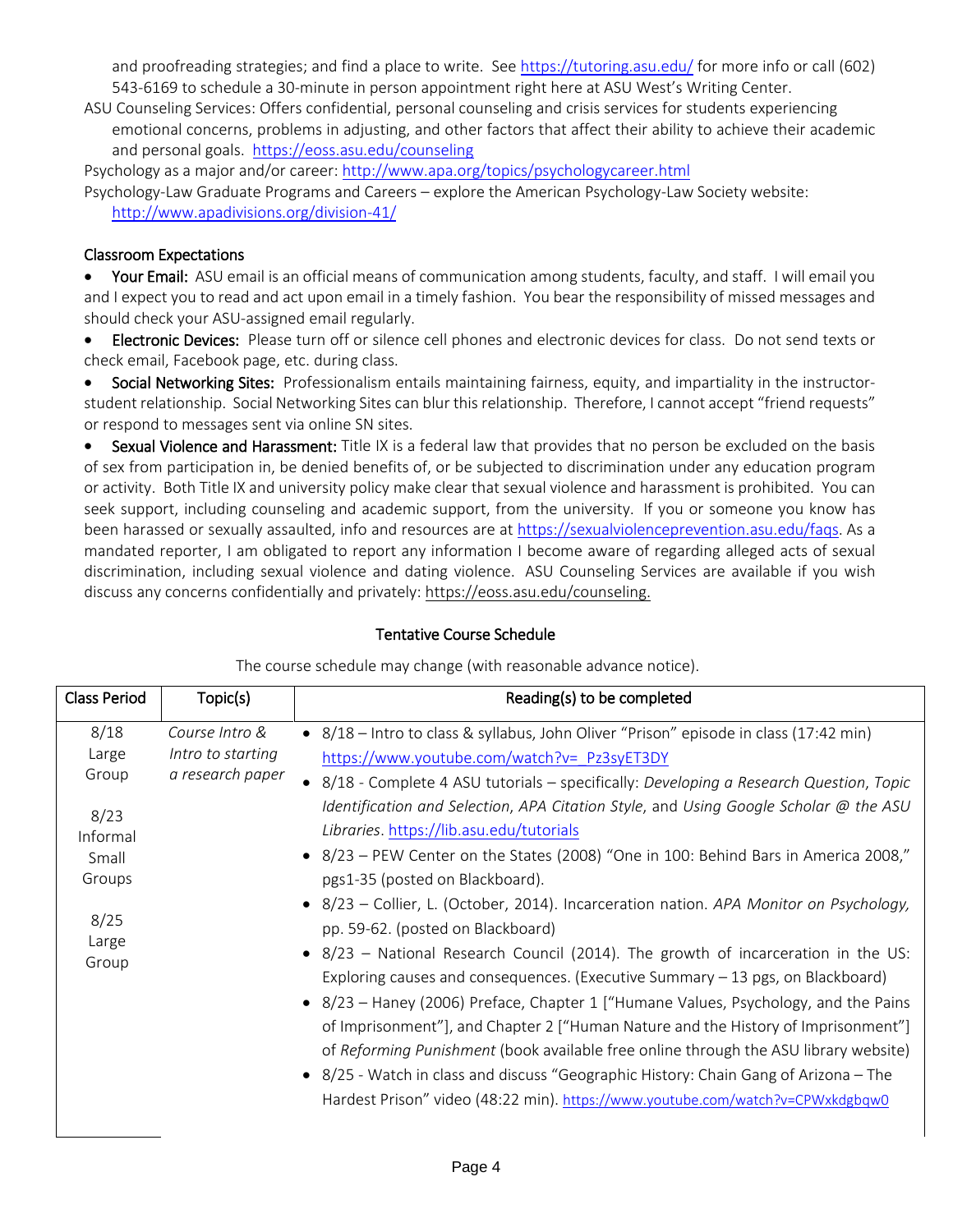| 8/30<br>Large<br>Group<br>9/1<br>Small<br>Groups                                       | What is<br>Correctional<br>Psychology and<br>What do<br>Correctional<br>Psychologists do? | • 8/30 - Haney (2006) Ch 11 of Reforming Punishment, "Toward a Rational Prison Policy"<br>• 8/30 – Neal, T.M.S. (under review). Forensic psychology and correctional psychology:<br>Distinct but related subdisciplines of psychology. (Posted on Blackboard)<br>$9/1$ - Bazelon, D. (1973). Psychologists in corrections – Are they doing good for the<br>offender or well for themselves? In S. Brodsky (Ed.) Psychologists in the Criminal Justice<br>System. Chicago: Univ. of Illinois Press. (Posted on Blackboard)<br>9/1 - Latessa, Cullen, & Gendreau (2002). Beyond professional quackery:<br>Professionalism & the possibility of effective treatment. Federal Probation, 662, 43-49.<br>(Posted on Blackboard)<br>9/1 - Magaletta, P. R., Patry, M. W., Dietz, E. F., & Ax, R. K. (2007). What is correctional<br>about clinical practice in corrections? Criminal Justice and Behavior, 34, 7-21. |
|----------------------------------------------------------------------------------------|-------------------------------------------------------------------------------------------|----------------------------------------------------------------------------------------------------------------------------------------------------------------------------------------------------------------------------------------------------------------------------------------------------------------------------------------------------------------------------------------------------------------------------------------------------------------------------------------------------------------------------------------------------------------------------------------------------------------------------------------------------------------------------------------------------------------------------------------------------------------------------------------------------------------------------------------------------------------------------------------------------------------|
| 9/6<br>Watch<br>SPE Video<br>at home:<br>No class<br>meeting<br>9/8<br>Small<br>Groups | Behavioral<br>Science<br>Research in<br>Corrections                                       | • 9/6 – no in-class meeting. Before 9/6 to discuss in class on 9/8 - Watch "Stanford Prison<br>Experiment" movie. Electronic streaming copy is on course reserve through ASU<br>library. More info http://www.prisonexp.org/.<br>• 9/8 - Magaletta, P.R., Morgan, R.D., Reitzel, L.R., & Innes, C.A. (2007). Toward the one:<br>Strengthening behavioral sciences research in corrections. Criminal Justice & Behavior,<br>34, 933-944.<br>9/8 - Clements, C. B., Althouse, R., Ax, R. K., Magaletta, P. R., Fagan, T. J., & Wormith,<br>J. S. (2007). Systemic Issues and Correctional Outcomes Expanding the Scope of<br>Correctional Psychology. Criminal Justice and Behavior, 34(7), 919-932.                                                                                                                                                                                                             |
| 9/13<br>Small<br>Groups                                                                | The Psychology<br>οf<br>Imprisonment<br>in America                                        | • 9/13 - Haney (2006) Chapters 6 of Reforming Punishment, "Surviving the Social Context<br>of Prison"<br>• 9/13 - Clemmer (2011). "The Prison Community" in Latessa & Holsinger (Eds.)<br>Correctional Contexts. NY: Oxford. (Posted on Blackboard)<br>9/13 - Conover (2011) "A-Block" in Latessa & Holsinger (Eds.) Correctional Contexts.<br>NY: Oxford. (Posted on Blackboard)<br>• 9/13 - Worley, Marquart, & Mullings (2003). Prison guard predators: An analysis of<br>inmates who established inappropriate relationships with prison staff, 1995-<br>1998. Deviant Behavior, 24, 175-194.                                                                                                                                                                                                                                                                                                              |
| 9/15<br>Small<br>Groups                                                                | The Prison-<br>Industrial<br>Complex and<br>Privatization of<br>Corrections               | • 9/15 - Schlosser (1998). The prison-industrial complex. Atlantic Monthly, 282, 51-77.<br>(Posted on Blackboard)<br>• 9/15 - Pozen, D.E. (2003). Managing a correctional marketplace: Prison privatization in<br>the US and the UK. Journal of Law & Policy, 19, 253.<br>• 9/15 - Prison Legal News (2013, June 15) "Research Study Finding Benefits from Prison<br>Privatization Funded by Private Prison Companies" (3 pages, posted on Blackboard)<br>• 9/15 - Zapotosky & Harlan (2016, August 18) "Justice Department says it will end use<br>of private prisons." The Washington Post. (Posted on Blackboard)                                                                                                                                                                                                                                                                                           |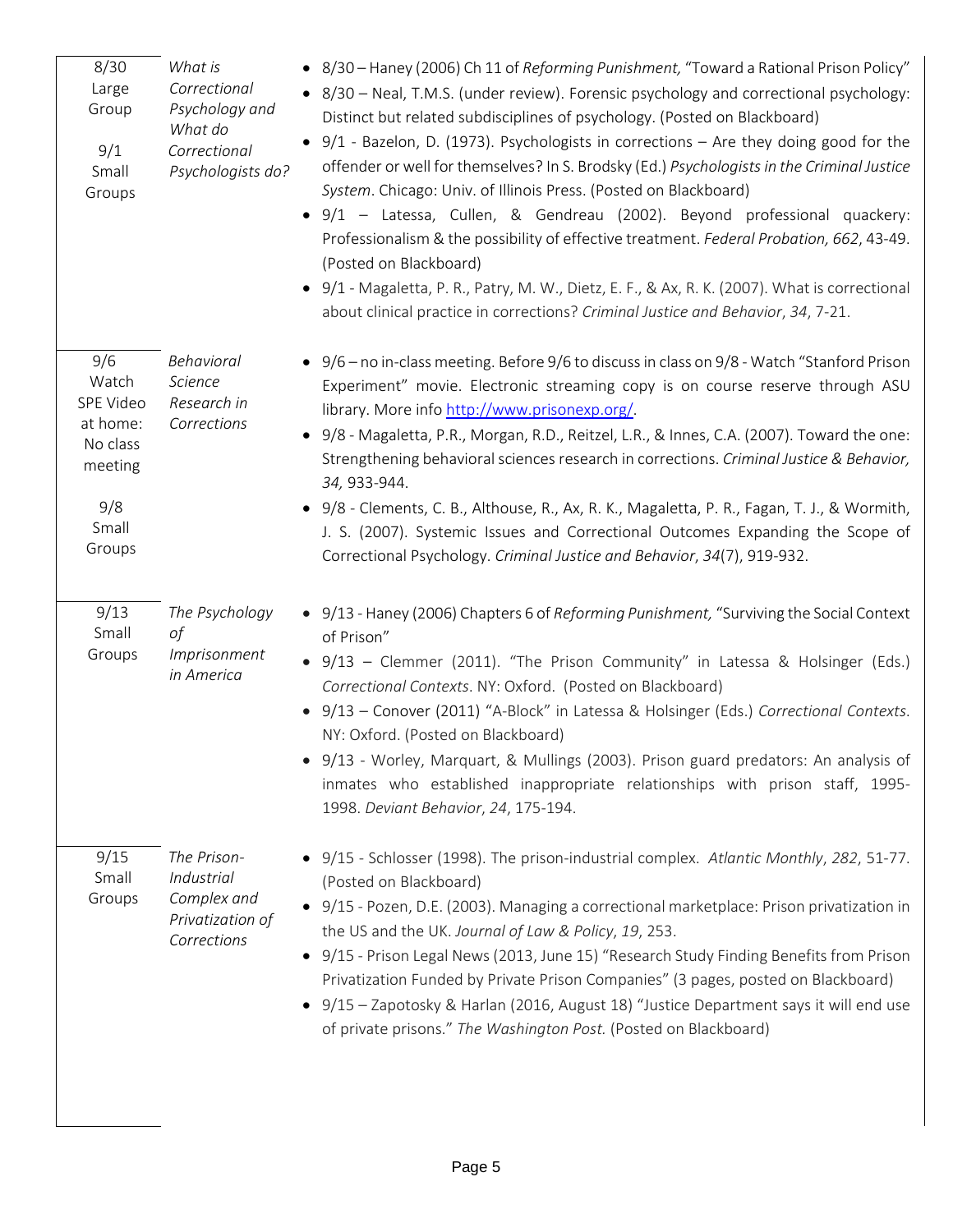| 9/20<br>Watch<br>"Supermax"<br>video in<br>class<br>Large Group<br>$\&$<br>9/22<br>Small<br>Groups | The Psychology<br>of Supermax                                                                  | • 9/20 - Watch & discuss the "Supermax" video by 60 minutes in class.<br>• 9/20 - Tietz, J. (2012, Dec 6). Slow Motion Torture: How solitary confinement-once<br>reserved for the most dangerous and disobedient inmates-became standard practice<br>in American prisons. Rolling Stone, pp. 58-66.<br>9/22 - Binelli (2015, Mar 26) "Inside America's Toughest Federal Prison" New York<br>Times. (Posted on Blackboard)<br>9/22 - Haney, C. (2003). Mental health issues in long-term solitary and "supermax"<br>$\bullet$<br>confinement. Crime & Delinquency, 49, 124-156.<br>• 9/22 - Obama, B. (2016, January 25). Barack Obama: Why we must rethink solitary<br>confinement. Washington Post Op-Ed. Available on Blackboard and at (video on<br>website): https://www.washingtonpost.com/opinions/barack-obama-why-we-must-rethink-<br>solitary-confinement/2016/01/25/29a361f2-c384-11e5-8965-0607e0e265ce_story.html                                                                                                                                                                                                                                                                                                                                                                                                                                                                                                                                                                                                                  |
|----------------------------------------------------------------------------------------------------|------------------------------------------------------------------------------------------------|------------------------------------------------------------------------------------------------------------------------------------------------------------------------------------------------------------------------------------------------------------------------------------------------------------------------------------------------------------------------------------------------------------------------------------------------------------------------------------------------------------------------------------------------------------------------------------------------------------------------------------------------------------------------------------------------------------------------------------------------------------------------------------------------------------------------------------------------------------------------------------------------------------------------------------------------------------------------------------------------------------------------------------------------------------------------------------------------------------------------------------------------------------------------------------------------------------------------------------------------------------------------------------------------------------------------------------------------------------------------------------------------------------------------------------------------------------------------------------------------------------------------------------------------|
| 9/27<br>Large<br>Group                                                                             | The Psychology<br>of Prison Rape<br>(and how law<br>students<br>read/learn<br>legal cases)     | • 9/27 - Human Rights Watch (2000) "No Escape: Male Rape in U.S. Prisons" (Posted on<br>Blackboard. More info: https://www.hrw.org/reports/2001/prison/)<br>• 9/27 - Neal & Clements (2010). Prison rape and psychological sequelae: A call for<br>research. Psychology, Public Policy, & Law, 16, 284-299.<br>• 9/27 - Farmer v. Brennan, 511 U.S. 825 (1994) (read the 1-page case brief. PLUS, skim<br>the full case - both posted on Blackboard)<br>• 9/27 - SKIM Rape Elimination Act of 2003 (19-page statute passed by Congress) on<br>Blackboard & http://www.prearesourcecenter.org/sites/default/files/library/prea.pdf                                                                                                                                                                                                                                                                                                                                                                                                                                                                                                                                                                                                                                                                                                                                                                                                                                                                                                              |
| 9/29<br>10/4<br>10/6<br>Small<br>Groups                                                            | Mentally<br>Disordered<br><b>Offenders</b><br>& the<br>Criminalization<br>of Mental<br>Illness | • 9/29 - Wisely, W. (2000, June 15). "The New Bedlam." In Prison Legal News (Posted on<br>Blackboard).<br>• 9/29 - Owen, T. (2016, Apr 4). "Here's how 'America's toughest sheriff' (i.e., Maricopa<br>County's Arpaio) treats mentally ill prisoners." Business Insider (On Blackboard).<br>• 9/29 - Novotney, A. (2015, Nov). Fixing Chicago's biggest correctional facility. APA<br>Monitor on Psychology, pp. 44-47. (Posted on Blackboard)<br>• 9/29 - Chapter 1 from Slate, Buffington-Vollum, & Johnson book, The Criminalization<br>of Mental Illness: 2 <sup>nd</sup> Edition (Introduction)<br>10/4 - Teplin, L.A. (1984). Criminalizing mental disorder: The comparative arrest rate<br>$\bullet$<br>of the mentally ill. American Psychologist, 39, 794-803.<br>10/4 – Hartstone, Steadman, Robbins, & Monahan (2011). Identifying and Treating the<br>Mentally Disordered Prison Inmate. In Latessa & Holsinger (Eds.) Correctional Contexts:<br>4 <sup>th</sup> Ed. NY: Oxford. (Posted on Blackboard)<br>10/6 - Skeem, J. L., Manchak, S., & Peterson, J. K. (2011). Correctional policy for<br>offenders with mental illness: Creating a new paradigm for recidivism reduction. Law<br>and Human Behavior, 35, 110-126.<br>10/6 - Estelle v. Gamble, 429 U.S. 97 (1976) – [just read my 1-pg brief on Blackboard –<br>$\bullet$<br>the full case itself is optional, posted on Blackboard too if you want to read it]<br>• 10/6 - Bowring v. Godwin, 551 F.2d 44 (4 <sup>th</sup> Cir. 1977) [read the full case - it's 4 pgs] |
| 10/13                                                                                              | <b>Public Policy</b><br>to Reduce<br>Crime                                                     | 10/13 - SKIM the first 17 pages of Washington State Institute for Public Policy (2006,<br>October). Evidence-based public policy options to reduce future prison construction,<br>criminal justice costs, and crime rates (Doc # 06-10-1201) (Posted on Blackboard) &                                                                                                                                                                                                                                                                                                                                                                                                                                                                                                                                                                                                                                                                                                                                                                                                                                                                                                                                                                                                                                                                                                                                                                                                                                                                          |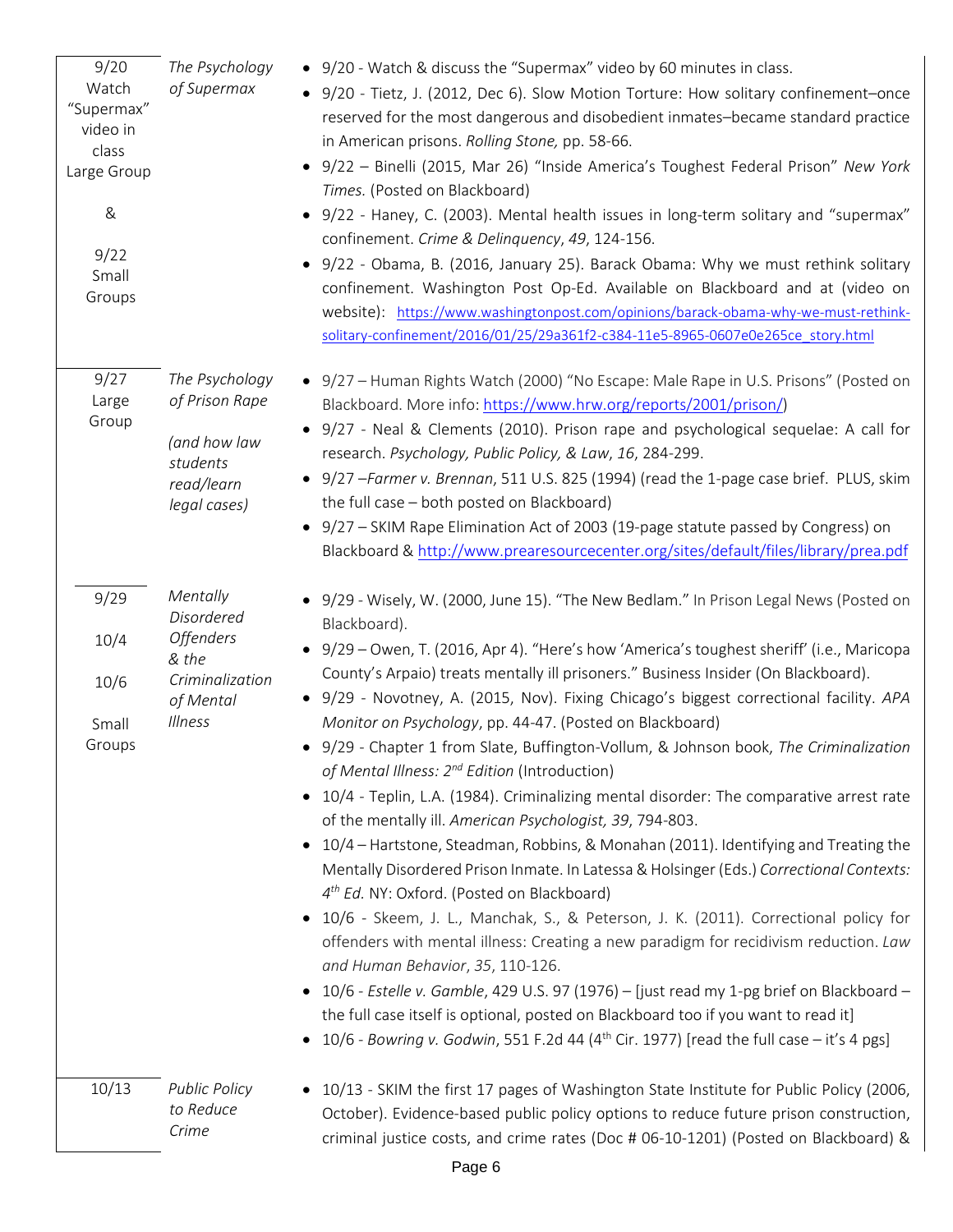| Large           |                                            | http://www.wsipp.wa.gov/ReportFile/952/Wsipp_Evidence-Based-Public-Policy-Options-to-                                                                                                               |
|-----------------|--------------------------------------------|-----------------------------------------------------------------------------------------------------------------------------------------------------------------------------------------------------|
| Group           |                                            | Reduce-Future-Prison-Construction-Criminal-Justice-Costs-and-Crime-Rates_Full-Report.pdf                                                                                                            |
| followed<br>by  |                                            | • 10/13 - Listwan, Jonson, Cullen, & Latessa (2008). Cracks in the penal harm movement:                                                                                                             |
| informal        |                                            | Evidence from the field. Criminology & Public Policy, 7, 423-465. (On Blackboard)                                                                                                                   |
| small           |                                            | 10/13 - CBS News Video in class: US vs. European prisons (overcrowding and                                                                                                                          |
| groups          |                                            | recidivism) - 15 minutes: http://www.cbsnews.com/news/60-minutes-germany-                                                                                                                           |
|                 |                                            | prisons-crime-and-punishment/                                                                                                                                                                       |
| $\&$            |                                            | • 10/18 - Andrews & Bonta (2010) Rehabilitating criminal justice policy and practice.<br>Psychology, Public Policy, and Law, 16, 39-55.                                                             |
| 10/18           |                                            | 10/18 - Haney, C., & Zimbardo, P. (1998). The past and future of US prison policy:<br>Twenty-five years after the Stanford Prison Experiment. American Psychologist, 53,                            |
| Small<br>Groups |                                            | 709-727.                                                                                                                                                                                            |
| 10/20           | Tales of a                                 | • Sarah L. Miller, Ph.D., ABPP, a correctional psychologist in Maine will tell us about her                                                                                                         |
| E-Guest         | Correctional                               | path to correctional psychology and what her work is like, and give advice to aspiring                                                                                                              |
| Lecture         | Psychologist                               | correctional psychologists about doing research and work in this field. She will also<br>give us a good intro to the topics for the next class (evidence-based offender<br>assessment & treatment). |
| 10/25           | Offender                                   | • 10/25 - Andrews, D.A., Bonta, B., & Hoge, J. (1990). Classification for effective                                                                                                                 |
| Small           | Assessment                                 | rehabilitation: Rediscovering psychology. Criminal Justice & Behavior, 17, 19-52.                                                                                                                   |
| Groups          | and Treatment:                             | • 10/25 - Cullen, F. T., & Gendreau, P. (2001). From nothing works to what works:                                                                                                                   |
|                 | From "Nothing<br>Works" to<br>"What Works" | Changing professional ideology in the 21st century. The Prison Journal, 81, 313-338.                                                                                                                |
| 10/27           | Professors                                 | • ASU's School of Criminology and Criminal Justice Professors Henry Fradella (Professor                                                                                                             |
| <b>ASU SCCJ</b> | from ASU's                                 | and Associate Director of SCCJ) and Kevin Wright, Associate Professor will joint guest-                                                                                                             |
| Joint           | SCCJ                                       | lecture our class. Topic: "Criminology, Criminal Justice, and Correctional Psychology -                                                                                                             |
| Lecture         |                                            | Areas of Overlap and Distinction." Other ASU faculty members in the Program on Law<br>& Behavioral Science will also join the discussion.                                                           |
| 11/1            | Tours:                                     | The class will split into two groups, and each group will tour one facility each date. Half                                                                                                         |
|                 | FCI-Phoenix<br>MCSO Jail                   | of us will go to Federal Correctional Institution - Phoenix (a Federal Bureau of Prisons                                                                                                            |
| 11/3            |                                            | facility here in Phoenix) each of these two dates, and half of us will go to the Maricopa                                                                                                           |
|                 |                                            | County Sheriff's Office jail (Sheriff Joe Arpaio's infamous "Tent City" jail here in<br>Phoenix) on each of these two dates. More information to follow in class.                                   |
| 11/8            | <b>Risk Reduction</b>                      | 11/8 - Weir, K (2015, Dec.). Life on the outside. APA Monitor on Psychology, pp. 67-                                                                                                                |
|                 | and Reentry                                | 70. (Posted on Blackboard)                                                                                                                                                                          |
| Small           |                                            | 11/8 - PEW Center on the States (2008). Putting public safety first: 13 strategies for<br>$\bullet$                                                                                                 |
| Groups          |                                            | successful supervision and reentry. Public Safety Policy Brief, 7, 1-4 (On Blackboard).<br>11/8 - Skeem, J.L. & Eno Louden, J. (2006). Toward evidence-based practice for                           |
|                 |                                            | probationers and parolees mandated to mental health treatment. Psychiatric<br>Services, 57, 333-342.                                                                                                |